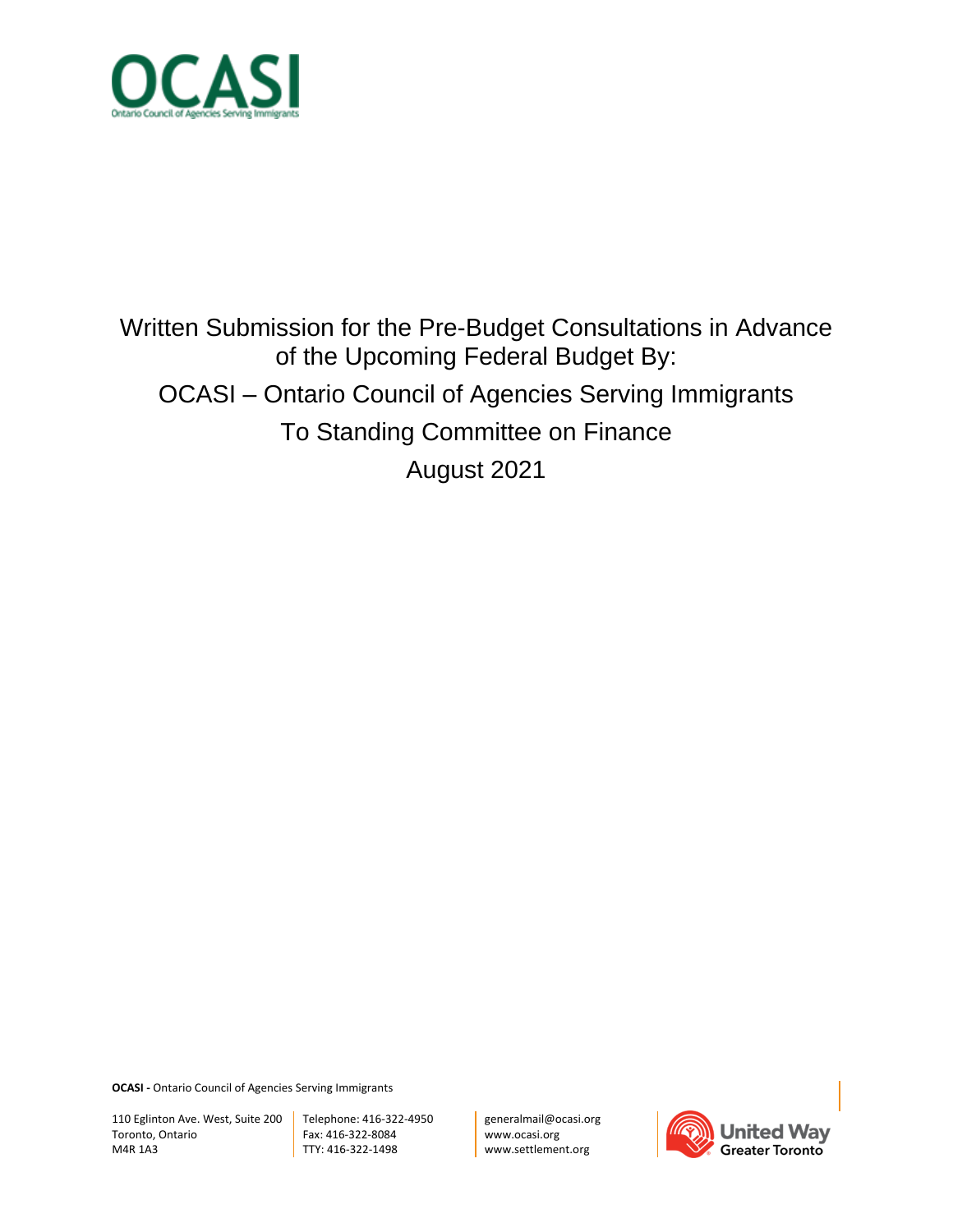### **Recommendation 1 - That the government revamps the immigration and refugee system in relation to:**

- Introduce a fair and equitable regularization program to provide access to permanent residence status for all residents with precarious immigration status or without immigration status, including all migrant workers.
- Develop national regulatory standards for the protection and safety of all migrant workers.
- Reset the economic immigration program consistent with labour market needs and work deemed to be essential during the pandemic in all skills areas and skills levels.
- Relax criteria and increase quotes for family class immigration; remove caps and minimum necessary income requirements from the parent and grandparent sponsorship program.
- Expand the pilot project to sponsor undeclared family members to include everyone made inadmissible by IRPA 117(9)(d), and repeal that provision in the Immigration and Refugee Protection Act
- Repeal criminal inadmissibility in the *Immigration and Refugee Protection Act* (*IRPA)* to remove double punishment and end double jeopardy.
- End all immigration detention. Pursue alternatives consistent with respect for dignity and human rights when detention is judged to be necessary; and end the use of tracking bracelets as an alternative to detention.
- Establish a fully resourced independent oversight body for the Canada Border Services Agency.
- Repeal the Canada-U.S. Safe Third Country Agreement.
- Eliminate citizenship fees.

## **Recommendation 2 - Support the settlement and integration of refugees and im/migrants by adopting the following measures:**

- Open federally-funded settlement and integration services for all regardless of immigration status.
- Amend Section 91 of the Immigration and Refugee Protection Act and regulations to exempt non-profit organizations and their employees from sanctions for providing free immigration services to clients.

**OCASI -** Ontario Council of Agencies Serving Immigrants

110 Eglinton Ave. West, Suite 200 Toronto, Ontario M4R 1A3

Telephone: 416-322-4950 Fax: 416-322-8084 TTY: 416-322-1498

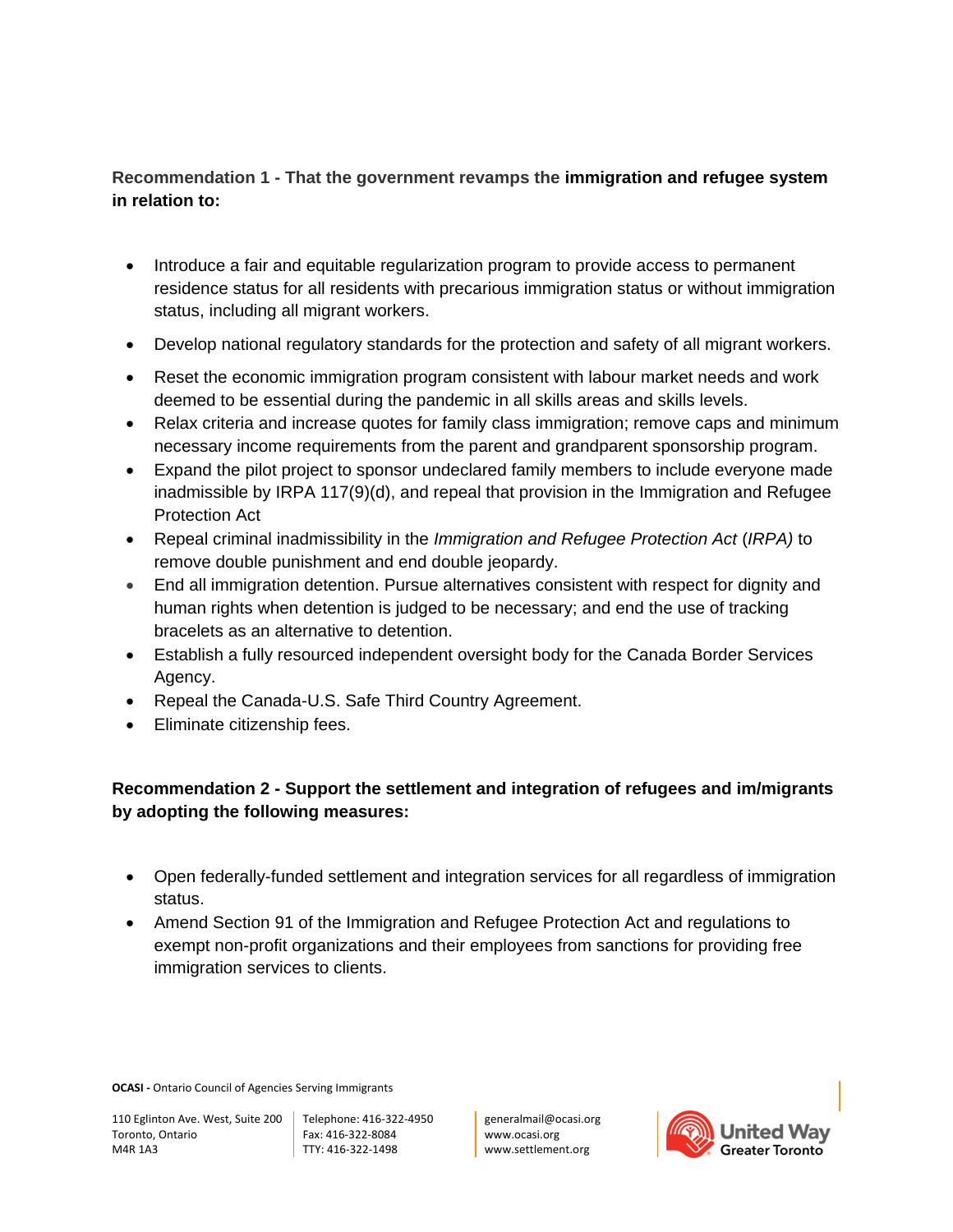### **Recommendation 3 - Advance equity and eliminate racial discrimination by implementing the following concrete measures:**

- Create a National Action Plan Against Racism to accompany and provide the necessary details for the national Anti-Racism Strategy, containing concrete strategies with actionable goals, measurable targets, and timetables, and the necessary resource allocations to accompany each strategy and action to address all relevant forms of racism and faithism including anti-Indigenous racism, anti-Black racism, anti-Asian racism and Islamophobia.
- Adopt a federal Anti-Racism Act to build a legislative framework and foundation for the Anti-Racism Secretariat - with dedicated and sustainable funding support. The Anti-Racism Act must name and address all relevant racism and faithism, including anti-Indigenous racism, anti-Black racism, anti-Asian racism, and Islamophobia.
- Mandate the collection of data disaggregated by race and other sociodemographic identities to better measure and understand the racial and equitable impacts of government policies, budget allocations, programs, and practices in the labour market, economic inequality, and poverty; in policing, the criminal justice system and access to justice; in child welfare; environment; health and mental health; housing; social and cultural benefits; education; refugee protection, interdiction, immigration and citizenship; and media, social media, and mass communication.
- Develop regular and transparent reporting mechanisms and an accountability framework for the ownership and responsible use of data to improve life outcomes and wellbeing of racialized communities.
- Update the federal Poverty Reduction Strategy and the National Housing Strategy to include targeted actions and objectives to alleviate disproportionate levels of poverty and address core housing needs across racialized communities and without immigration status barriers.

**Recommendation 4 - Strengthen the federal Employment Equity Act to ensure racialized and other systemically and historically disadvantaged communities have equitable access to all labour market opportunities across Canada, including through the following equity measures:**

- Add "employment equity" consistent obligations and conditionality to all economic recovery, social and physical infrastructure investments and financial transfers.
- Use federal government good offices to encourage the development of parallel legislated employment equity regimes – provincially, territorially, and municipally.

**OCASI -** Ontario Council of Agencies Serving Immigrants

110 Eglinton Ave. West, Suite 200 Toronto, Ontario M4R 1A3

Telephone: 416-322-4950 Fax: 416-322-8084 TTY: 416-322-1498

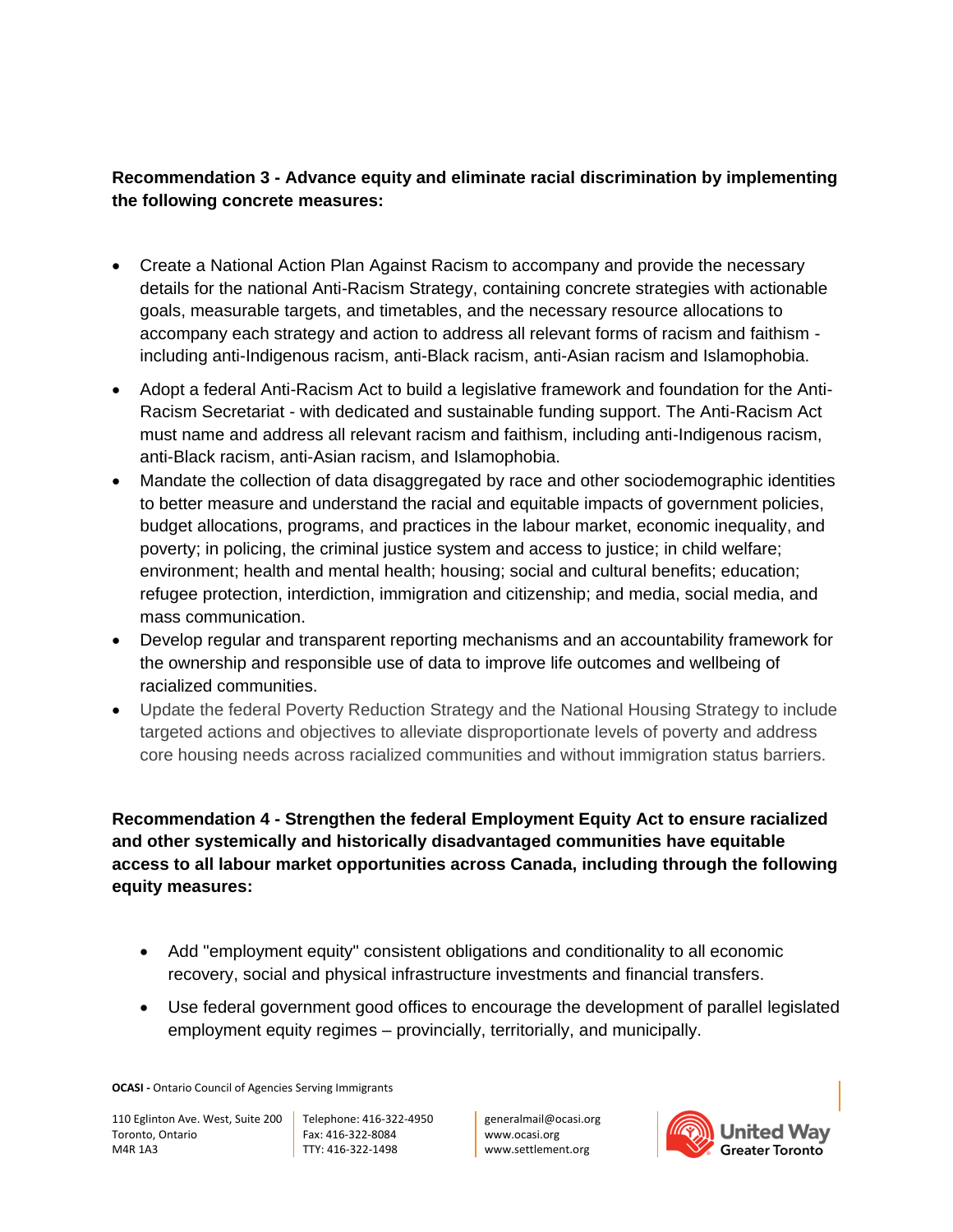- Require impact and community benefit agreements (CBA's) to be attached to all investments - which include employment equity obligations and requirements.
- Ensure fair and equitable public procurement contractor provisions.

### **Recommendation 5 - Ensure equitable access to federal benefits and supports for lowincome residents through adopting the following concrete measures:**

- Repeal S.122.6 (5) of the Income Tax Act which defines eligibility to Canada Child Benefits based on the parents' immigration status.
- Remove immigration status as an eligibility requirement for all federal benefits including all emergency relief benefits during the COVID-19 pandemic.
- Reduce the Old Age Security (OAS) Residency requirement to three years, allowing seniors who have recently immigrated to Canada to qualify and become eligible for the Guaranteed Income Supplement if they are living on a low-income.

#### **Recommendation 6 - Ensure gender equality by adopting the following measures:**

- Ensure the Canada-wide early learning and childcare plan is affordable, uses a gender and racial equity framework in the development and delivery, and is free of immigration status barriers.
- Provide targeted funding for racialized, refugee and im/migrant communities to appropriately address gender-based violence.
- Make targeted investments in immigrant and refugee women's organizations and programming.

**OCASI -** Ontario Council of Agencies Serving Immigrants

110 Eglinton Ave. West, Suite 200 Toronto, Ontario M4R 1A3

Telephone: 416-322-4950 Fax: 416-322-8084 TTY: 416-322-1498

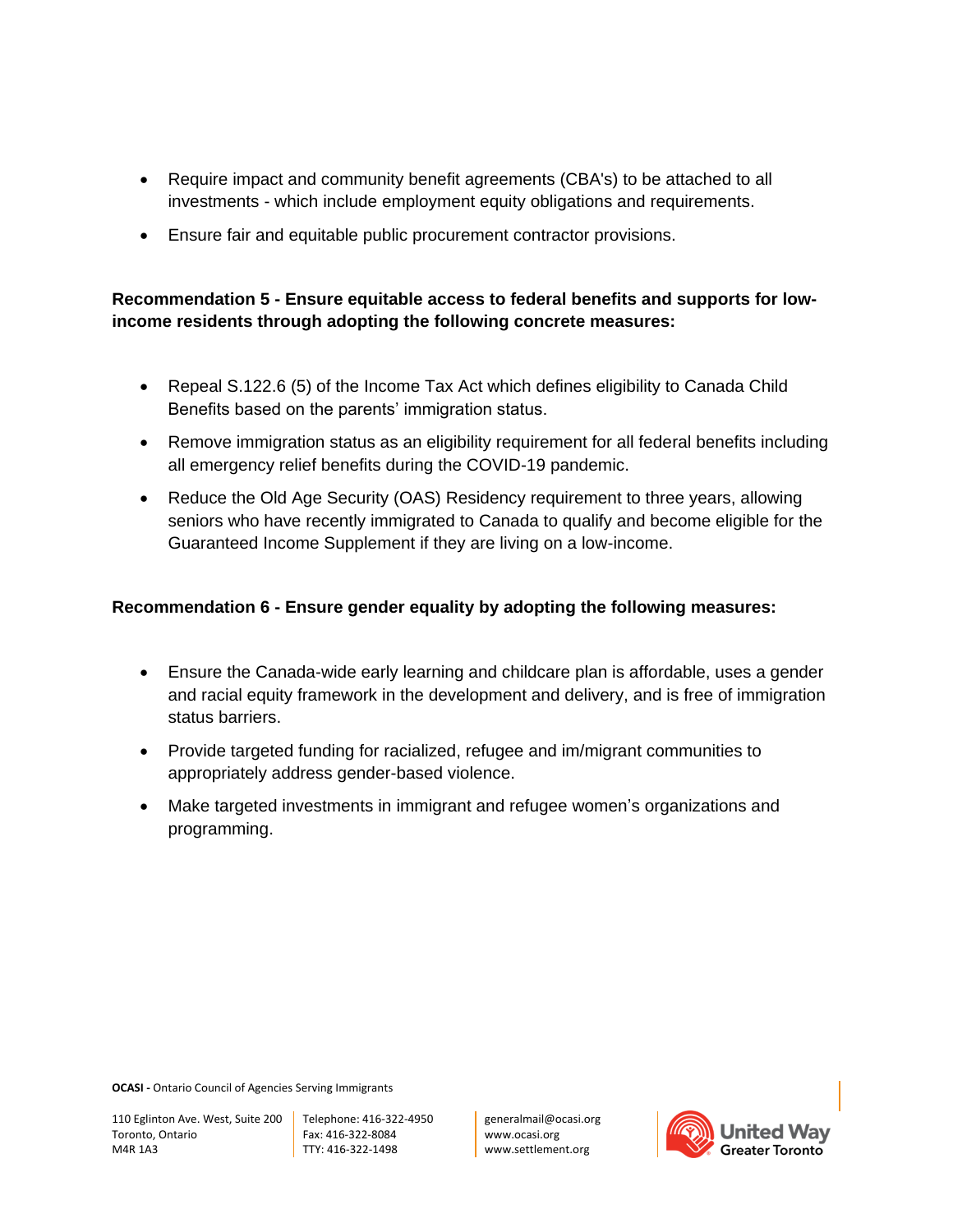The greatest and deepest economic, social and health impacts of COVID-19 were felt by racialized and migrant peoples, particularly women, and those who are living on low-incomes and experiencing intersecting inequalities based on race, class, disability, education, and migration and immigration status. They are also disproportionately represented in jobs with greater exposure to COVID-19 across multiple sectors.

- A recent [report](https://fsc-ccf.ca/wp-content/uploads/2021/05/Widening-Inequality-Report-May2021-EN-1.pdf) from the Future Skills Centre found that recent immigrants, workers who are racialized, Indigenous workers and young workers are disproportionately holding precarious jobs, and all have experienced adverse income outcomes due to the pandemic. 55% of racialized workers who are also recent immigrants reported either a loss of hours of work or job loss or both.
- [Statistics Canada labour force survey data](https://www.reuters.com/world/americas/black-minority-women-canada-left-behind-covid-19-job-recovery-2020-12-15/) reported in December 2020 showed the unemployment rate for racialized women was 10.5% compared to 6.2% for white women and the former group's unemployment rate was only slightly higher than racialized males (10.0%). Further, Indigenous women and racialized women are among the last to return to jobs lost during COVID, and the impacts are different for different groups. The unemployment rate for Black women was the highest at 13.4%. East Asian women are the furthest from pre-pandemic employment with a 10.2% unemployment rate. The unemployment rate for Indigenous women was approximately 16.8%.
- An [interdisciplinary research team](https://www.globalcitizen.org/en/content/immigrant-women-covid-19-economic-impact-canada/?template=next) at Carleton University reported that immigrant women encounter vulnerabilities due to gendered responsibilities that negatively impacted their employment experiences. This included a reversal of career trajectory, layoffs, and decreased availability for short-term employment opportunities. In addition, many were deemed ineligible for emergency government support.
- Statistics Canada [reports](https://www150.statcan.gc.ca/n1/pub/11-631-x/2020004/s6-eng.htm) that in Ontario's most diverse neighbourhoods (aka racialized/immigrant communities) COVID-19 infections were three times higher, hospitalizations rates were four times higher and deaths were twice as high.
- The 2016 Census found the gender pay gap is higher for women who are Indigenous, racialized and are immigrants. Racialized women working full-time, full year earn an average of 33% less than non-racialized men, at 67 cents to the dollar. Immigrant women working full-time, full-year earn an average of 29% less than Canadian-born men, at 71 cents to the dollar despite having higher levels of education.
- Researchers at University of Toronto, [report](https://www.utoronto.ca/news/anti-asian-discrimination-rise-canada-u-t-researchers-find) a sharp rise (up from 11% to 35%) amongst those reporting discriminatory experiences in the last two years.

**OCASI -** Ontario Council of Agencies Serving Immigrants

110 Eglinton Ave. West, Suite 200 Toronto, Ontario M4R 1A3

Telephone: 416-322-4950 Fax: 416-322-8084 TTY: 416-322-1498

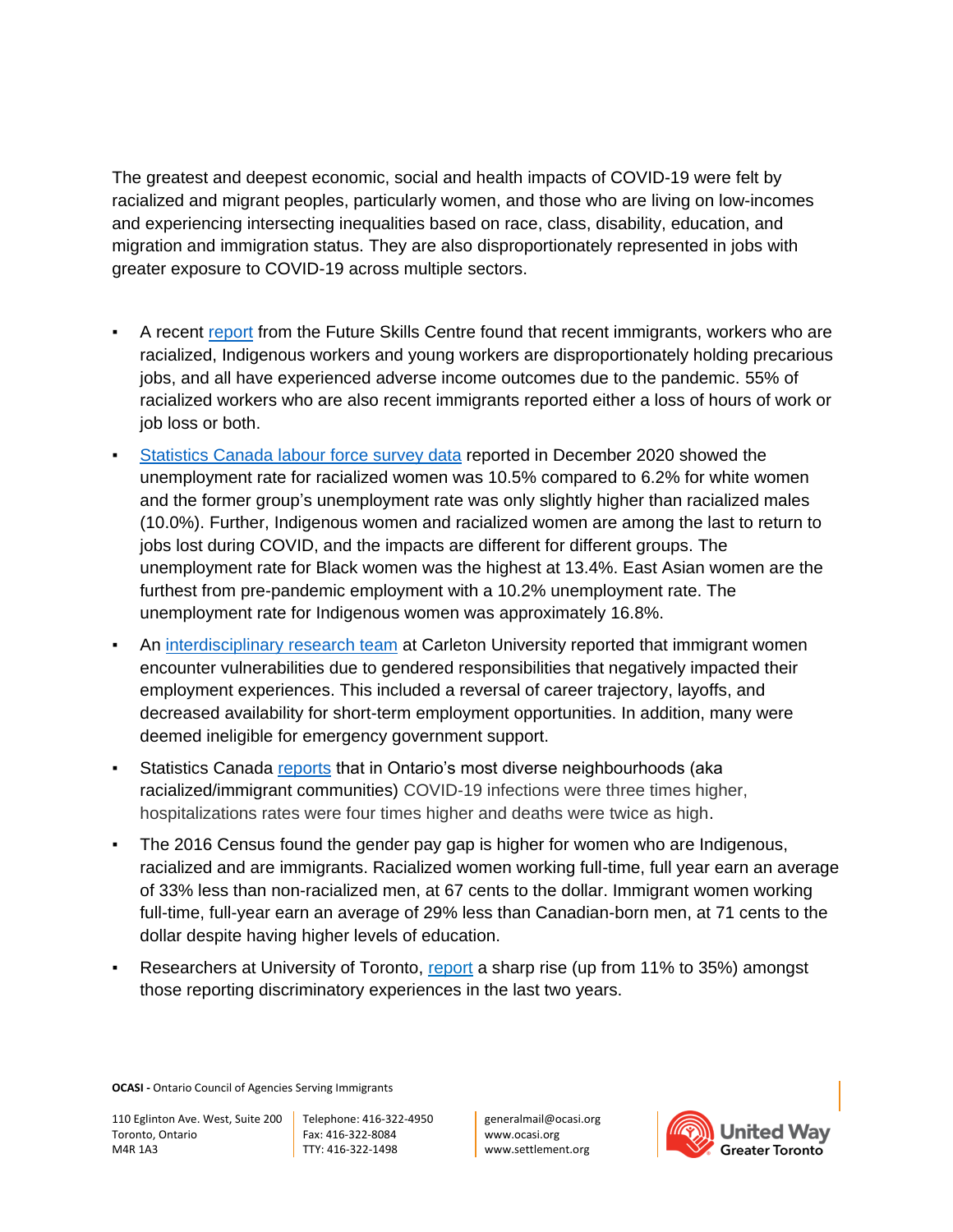The April 2021 Federal Budget acknowledged that Indigenous, Black, racialized, refugee and immigrant women and communities face long-standing systemic inequities, and made some solid investments to address some of the resulting disparities. They include investment in Black communities and businesses, disaggregated data collection, a national action plan to address gender-based violence (GBV), funding to address GBV among refugees and immigrants, a national childcare strategy, and more investment in the Social Finance fund.

Immigration is a cornerstone of Canada's domestic and foreign policy. It contributes to the growth of the economy, supports international obligations to refugees from across the world, and furthers Canada's commitment to family reunification.

Unfortunately, the government does not recognize the many ways that national economic gains from immigration are not evenly shared and frequently rest on egregious systemic racism, discrimination and human rights violations, in particular among migrant workers and refugee communities. For example, racialized communities represent a large and growing population of immigrants to Canada, but changes to immigration law and policy continue to throw up barriers to full inclusion in this country.

*Recommendation 1 – That the government revamps the immigration and refugee system* proposes a series of remedies to dismantle systemic barriers and bring a measure of equity to the immigration and refugee program

*Recommendation 2 - Support the settlement and integration of refugees and im/*migrants calls for federally-funded settlement and integration services to be opened up for all regardless of immigration status; and calls for the amendment of S.91 of the Immigration and Refugee Protection Act and regulations to exempt non-profit organizations and their employees from sanctions for providing free immigration services to clients.

Presently, settlement and integration services are provided only for permanent residents and Convention Refugees, leaving out many others who need information and critical support, including refugee claimants, migrant workers and international students.

With respect to S.91, Immigration, Refugees and Citizenship Canada (IRCC) over the last decade started to bar nonprofit organizations from providing free refugee- and immigration-

**OCASI -** Ontario Council of Agencies Serving Immigrants

110 Eglinton Ave. West, Suite 200 Toronto, Ontario M4R 1A3

Telephone: 416-322-4950 Fax: 416-322-8084 TTY: 416-322-1498